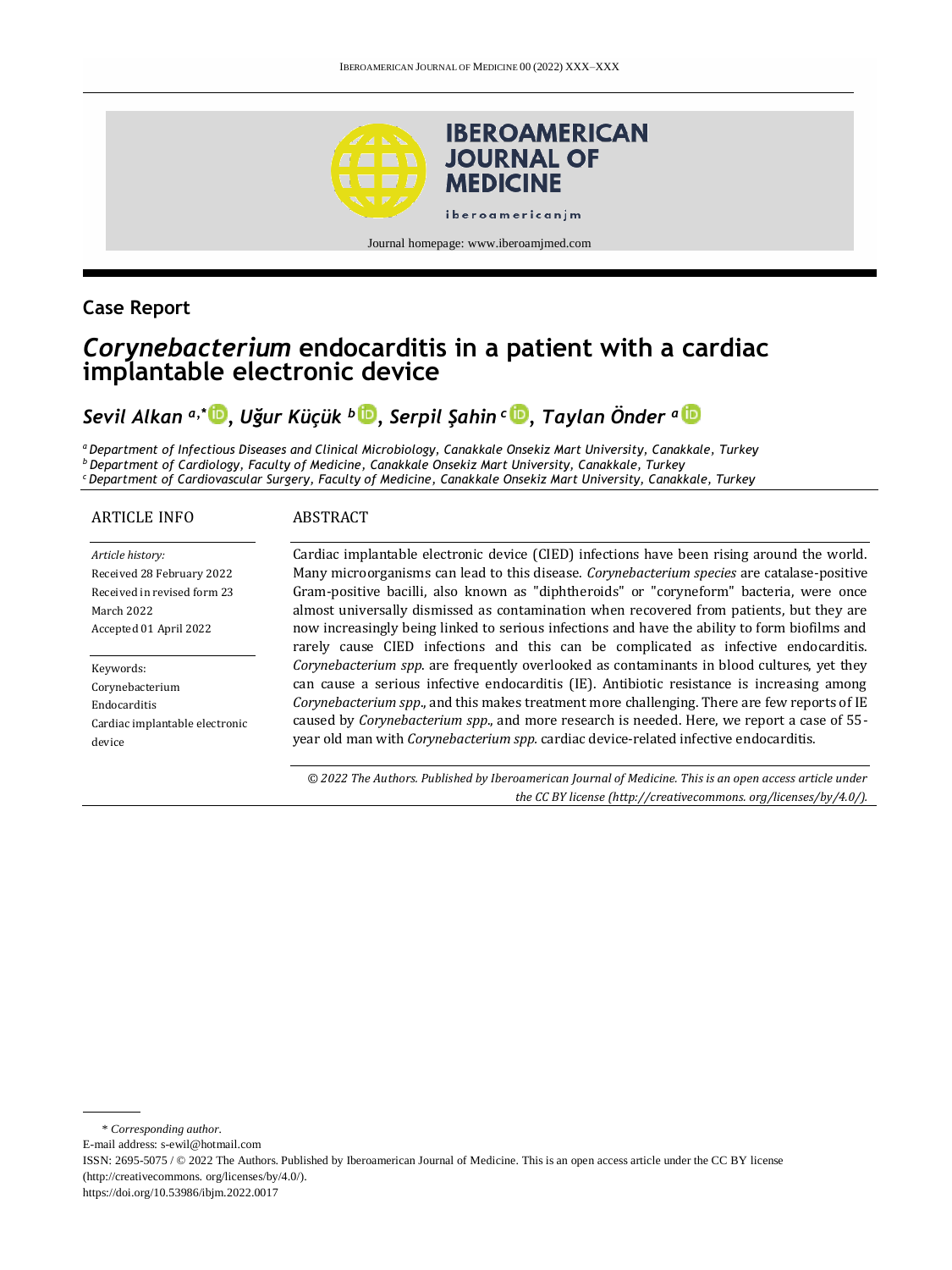## **Endocarditis por** *Corynebacterium* **en un paciente portador de un dispositivo electrónico cardiaco implantable**

### INFO. ARTÍCULO

#### RESUMEN

*Historia del artículo:*  Recibido 28 Febrero 2022 Recibido en forma revisada 23 Marzo 2022 Aceptado 01 Abril 2022

Palabras clave: Corynebacterium Endocarditis Dispositivos electrónicos implantables cardiacos

Las infecciones por dispositivos electrónicos implantables cardíacos (CIED) han ido en aumento en todo el mundo. Muchos microorganismos pueden conducir esta enfermedad. Las especies de *Corynebacterium* son bacilos grampositivos catalasa positivos, también conocidos como bacterias "difteroides" o "corineformes" que, alguna vez, se descartaron casi universalmente como contaminación cuando se recuperaron de los pacientes, pero ahora se los vincula cada vez más con infecciones graves y tienen la capacidad de forman biopelículas y rara vez causan infecciones por CIED, y esto puede complicarse como una endocarditis infecciosa. *Corynebacterium spp*. a menudo se pasan por alto como contaminantes en los hemocultivos, pero pueden causar una endocarditis infecciosa (EI) grave. La resistencia a los antibióticos está aumentando entre *Corynebacterium spp*., y esto hace que el tratamiento sea más desafiante. Hay pocos informes de EI causada por *Corynebacterium spp*., y se necesita más investigación. Aquí reportamos un caso de un hombre de 55 años con EI por *Corynebacterium spp*. relacionada con dispositivos cardíacos.

*© 2022 Los Autores. Publicado por Iberoamerican Journal of Medicine. Éste es un artículo en acceso abierto bajo licencia CC BY (http:/[/creativecommons. org/licenses/by/4.0/\)](https://creativecommons.org/licenses/by/4.0/).*

HOW TO CITE THIS ARTICLE: Alkan S, Küçük U, ŞAHIN s, Önder T. Corynebacterium endocarditis in a patient with a cardiac implantable electronic device. Iberoam J Med. 2022. doi[: 10.53986/ibjm.2022.0017.](https://doi.org/10.53986/ibjm.2022.0017) [Ahead of Print].

### **1. INTRODUCTION**

*Corynebacterium spp.* are aerobic, gram-positive rods, which are in normal skin flora bacteria in humans. It is also abundant in soils and waters. They can form biofilms and be found in the hospital environment, surfaces, and medical equipments [1]. They are frequently isolated in cultures, but they were previously often considered contaminants. However, they can sometimes cause nosocomial infections in both immunocompetent and immunocompromised patients [2]. Factors such as advanced age, frailty, chronic lung disease, immunosuppression, prolonged hospitalization, use of medical instruments are the reported risk factors. *Corynebacterium spp*. can be difficult to manage due to increased antibiotic resistance [1, 2].

Cardiac implantable electronic device (CIEDs) were discovered in the early 1960s, and the number of patients which CIED applied increasing year-by-year [3]. The total number of CIED installed per 1,000,000 people per year is 247, and with the aging of the population [4, 5]. It is predicted that these devices will be installed more and more in our country as in the world over the years [3].

CIED infections could be observed as pocket infections, occult bacteremia, and infective endocarditis (IE) (wire or cap). Pocket infections are the most common (60%) and local inflammatory changes in the pocket area (pain, redness, swelling, warmth, discharge or decomposition of the overlying skin) could be observed [4, 5]. Sometimes, pocket infection could be accompanied by bacteremia. However, bacteraemia could be observed without signs of infection in the pocket area [3-5]. IE is the third clinical presentation, being observed in 10-23% of all CIED infections [3]. The prevalence of CIED infections in CIED recipients is nearly 5% within 3.5 years post implantation [6]. The rate of those associated with CIED among all IE cases is around 10% in our country and in the world [3]. *Corynebacterium spp*. with demonstrated biofilm forming ability has been associated with cardiac device-associated infective endocarditis and there are few cases in the literature [6-8].

Hereby, we report a case report of a 55-year old man with *Corynebacterium spp.* cardiac device-related infective endocarditis. With this rare case, we aimed to contribute to the literature and to present that blood culture growth, which is often overlooked, can be encountered with a complicated CIED infection.

### **2. CASE REPORT**

A 55-year-old man presented to our hospital with a 20-day history of fever. He denied other symptoms such as dyspnea, chest pain, abdominal pain, cough, diarrhea, or dysuria. His past medical history was limited to having hypertension, congestive heart failure, history of coronary artery bypass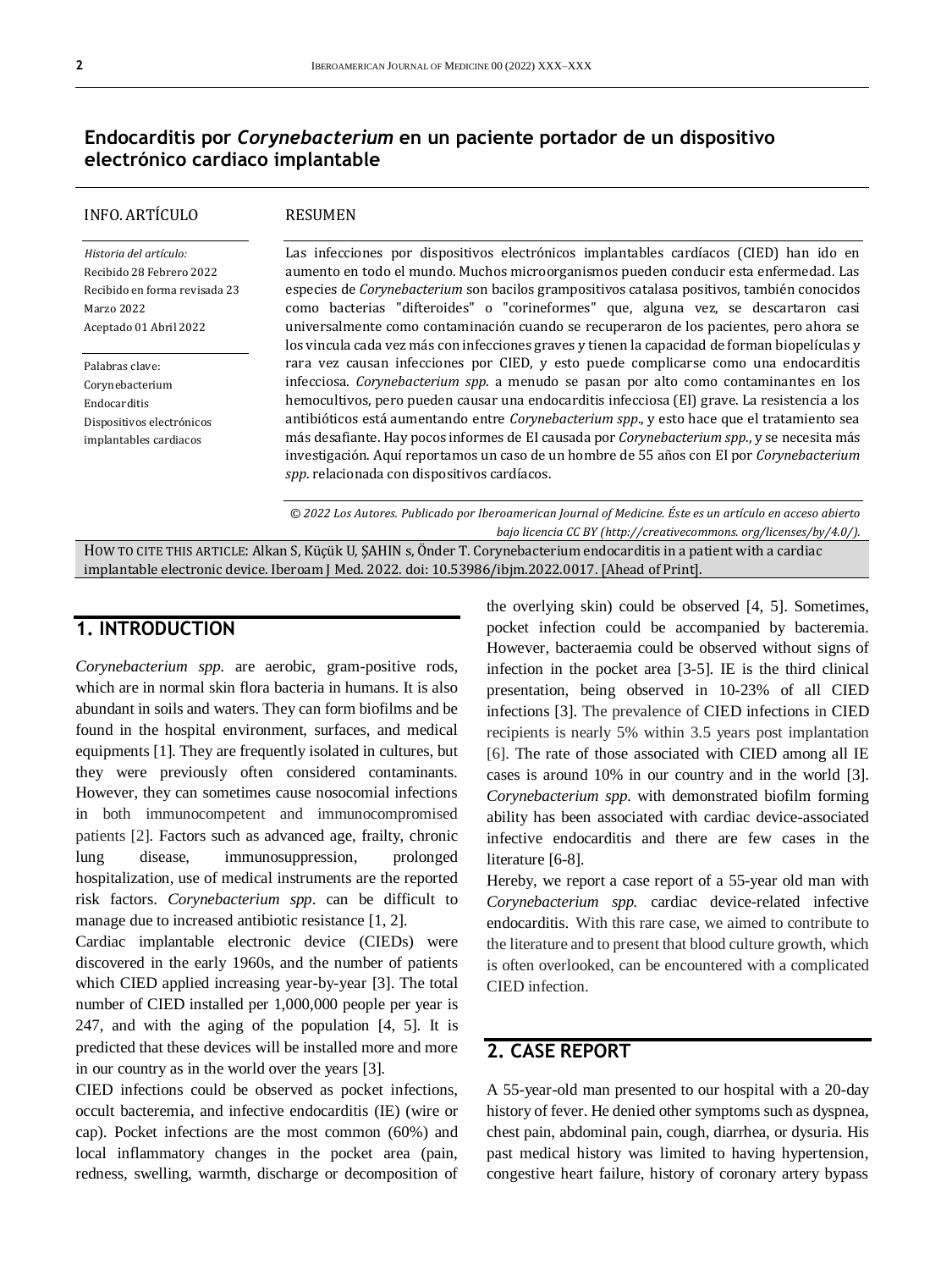grafting surgery 2 years ago and placement of a biventricular pacemaker 6 months ago. On his clinical examination, vital signs were as follows: his temperature was 39°C, blood pressure 136/84 mm/Hg, heart rate was 108 beats/minute, respiratory rate 22/minute and oxygen saturation was 95% on room air. No murmur was detected. Peripheral signs of IE such as Janeway lesions, Splinter haemorrhage and Osler's nodules were absent. There were rales in both lung bases on lung auscultation. The remainder of his medical examination was unremarkable. Due to his personal medical history, a transthoracic echocardiography (TTE) was performed without vegetation detected.

The patient was hospitalized for further examination with a prediagnosis of IE. Since the patient did not have a clear focus of infection (he had no signs of pneumonia, urinary tract infection, etc., and other viral-zoonotic infections), IE was considered as a preliminary diagnosis because he only had a CIED as a risk factor. Initial laboratory studies showed a white blood count of  $18.9 \times 10^9$ /L, a haemoglobin level of 12.4 g/dL and a platelet count of 192,100 /L. Urine analysis was showed 2+ blood, protein 1+. Biochemical blood analysis showed: normal electrolytes, liver and kidney function test and C reactive protein (CRP) at 10.4 mg/dl. There was no serological test results for HIV, HBV, HCV, CMV or EBV infection. A chest X-ray had bilateral basal infiltration and intracardiac device (ICD) (Figure 1). Ceftriaxone 1x2 g/day intravenous (i.v.) was begun empirically after six bottles of blood cultures were obtained. The blood culture samples incubated to BACTEC 9240 (Becton Dickinson Instrument System, Sparks, USA) and in six of them *Corynebacterium spp.* grew up. Phoenix100™ performed identification of the microorganism (Becton Dickinson Instrument System, Sparks, USA). The antibiotic susceptibility of the microorganism was determined be sensitive to vancomycin and linezolid, and resistance to cephalosporins, penicillin, ciprofloxacin, tetracycline, meropenem, and clindamycin. Accordingly, ceftriaxone was stopped and vancomycin 1x2 g/day i.v. was started. The patient was consulted with cardiologist again with a prediagnosis of IE for trans-oesophageal echocardiography (TEE). The TEE revealed 0.9 mm dimensions mobile vegetation on the tricuspid valve anterior leaflet. After 72 hours of the treatment, surveillance blood cultures did not return negative. The CIED was removed and sent for culture and sensitivity. The same bacterial growth was obtained. After the removal of the CIED, the blood culture turned negative.

After a total of 6 weeks of vancomycin treatment, considering the significant improvement of the health conditions, the patient was discharged. One month after the

discharge, a transesophageal echocardiogram was performed and showed no vegetation of the valve leaflets and he did not report any complications. At the three-month follow-up, he was in good health, afebrile, and had not relapse.



*Figure 1: Chest x-ray showing the intracardiac device of the patient.*

### **3. DISCUSSION**

Permanent pacemaker (PPM), intracardiac defibrillator (ICD), and cardiac resynchronization therapy device (CRTD) are the most common CIEDs. The reported incidence of IE in patients with these devices is 0.5-5.7% and 1.8-10/1000 device year [9, 10]. Approximately 10% of all IE cases and in Turkey 7% of IE cases were reported to be associated with CIED [3]. The presented case had ICD associated IE. In 80% of IE cases, the causative agent is streptococci or staphylococci. Because of the increase in cases with health care associated infections in recent years, *Staphylococcus aureus* and coagulase-negative staphylococci (CNS) are more common agents while the proportion of viridans streptococci decreased relatively [3]. The patient we presented had CIED and was diagnosed as IE due to *Cornyebacterium spp., Cornyebactrium* subtype classification could not be made.

Skin flora bacteria *Corynebacterium spp.* can cause IE, especially in the presence of artificial valves and other intracardiac devices. If they reproduce in all blood culture sets of patients who have been pre-diagnosed as having IE, it should be kept in mind that these microorganisms may also be causative, and the growth should not be considered contamination [3]. In the present case, *Corynebacterium spp.* grew in all (6/6) of the blood culture samples. He had no pocket infection findings.

The diagnosis of CIED-associated endocarditis is made by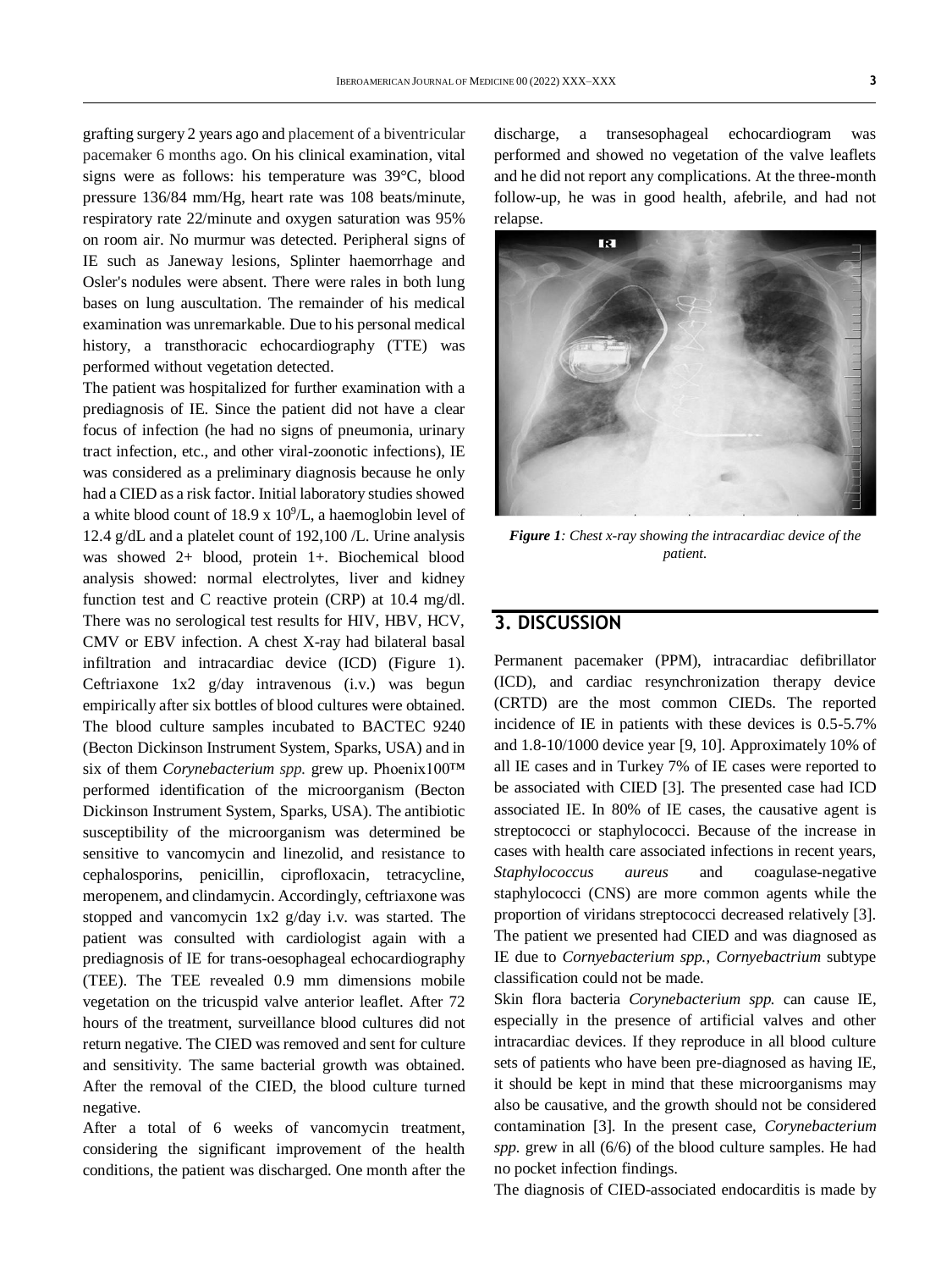the presence of vegetation at the tip of the wire in a patient with signs and symptoms of systemic infection, with or without pocket infection or bacteremia/fungemia [3]. The presented case had blood culture positivity and vegetation at the tricuspid valve (diagnosed with TEE). He also had fever as symptom of systemic infection.

TTE and TEE may not be sufficient to exclude CIEDassociated endocarditis. According to the guideline, 18F-FDG PET/CT or SPECT/CT marked leukocyte scintigraphy should be requested to exclude CIED-associated endocarditis (3). The presented case's vegetation was detected in the TEE examination.

In previous studies *Corynebacterium spp.* have been associated with CIED-associated endocarditis [7, 8, 11-15]. In a study examining 30 IE episodes due to *Corynebacterium spp*., the median age of the patients was 71 years and 77% of them were male. *C. striatum* (n=11) and *C. jeikeium* (n=5) were the most common species [12]. In the literature, *Corynebacterium spp.* were defined into subtypes by using the VITEK 2 Compact (Biomerioux, France) automated system and the 16S rDNA sequence analysis methods [7, 8, 11-15]. Our patient was a 55-year old man and the subspecies analysis could not be performed because such examinations could not be performed in our center.

Multidrug-resistant *C. striatum* infections have occurred in patients who have been in the hospital for a long time and have been exposed to broad-spectrum antibiotics, as well as in patients who have intracardiac or endovascular devices, or who are immunocompromised [11]. Our patient was not immunocompromised and had an ICD. He also had no history of hospitalisation or antibiotic use. The antibiotic susceptibility of the microorganism was determined be sensitive to vancomycin and linezolid.

The duration of the treatment should be 2-4 weeks in wire endocarditis and 4-6 weeks in valve endocarditis with the removal of the device. In the treatment of septic patients with unstable hemodynamics, gentamicin, cefepime, or meropenem may be added to vancomycin treatment [3]. The presented case was treated with vancomycin for 6 weeks, and the device was removed.

### **4. CONCLUSIONS**

The presented case is a rare *Corynebacterium spp*. cardiac device-related infective endocarditis case. *Corynebacterium spp*. are usually overlooked as contaminants in blood cultures, but they can also cause IE, which is a serious disease, especially in patients with cardiac devices. *Corynebacterium spp*. are becoming increasingly resistant

to antibiotics, making treatment more difficult. In order to cure the patient, the infected devices needs also be removed. Furthermore, IE can be misdiagnosed using TTE, necessitating the use of further diagnostic procedures such as TEE. There are few reports of CIED caused by *Corynebacterium spp*., and more research is needed. This report demonstrated the importance of repeating blood cultures and TEE, for the diagnosis of CIED.

## **5. CONFLICT OF INTERESTS**

The authors have no conflict of interest to declare. The authors declared that this study has received no financial support.

### **6. REFERENCES**

*1. Zasada AA, Mosiej E. Contemporary microbiology and identification of Corynebacteria spp. causing infections in human. Lett Appl Microbiol. 2018;66(6):472-83. doi[: 10.1111/lam.12883.](https://doi.org/10.1111/lam.12883)*

*2. Bernard K. The genus corynebacterium and other medically relevant coryneform-like bacteria. J Clin Microbiol. 2012;50(10):3152-8. doi: [10.1128/JCM.00796-12.](https://doi.org/10.1128/jcm.00796-12)*

*3. Şimşek-Yavuz S, Akar AR, Aydoğdu S, Berzeg Deniz D, Demir H, Hazırolan T, et al. Diagnosis, treatment and prevention of infective endocarditis: Turkish consensus report-2019. Turk Kardiyol Dern Ars. 2020;48(2):187-226. English. doi[: 10.5543/tkda.2020.89689.](https://doi.org/10.5543/tkda.2020.89689)*

*4. Kusumoto FM, Schoenfeld MH, Wilkoff BL, Berul CI, Birgersdotter-Green UM, Carrillo R, et al. 2017 HRS expert consensus statement on cardiovascular implantable electronic device lead management and extraction. Heart Rhythm. 2017;14(12):e503-e551. doi[: 10.1016/j.hrthm.2017.09.001.](https://doi.org/10.1016/j.hrthm.2017.09.001)*

*5. Bongiorni MG, Tascini C, Tagliaferri E, Di Cori A, Soldati E, Leonildi A, et al. Microbiology of cardiac implantable electronic device infections. Europace. 2012;14(9):1334-9. doi[: 10.1093/europace/eus044.](https://doi.org/10.1093/europace/eus044)*

*6. Jędrzejczyk-Patej E, Mazurek M, Kowalski O, Sokal A, Kozieł M, Adamczyk K, et al. Device-related infective endocarditis in cardiac resynchronization therapy recipients - Single center registry with over 2500 person-years follow up. Int J Cardiol. 2017;227:18-24. doi[: 10.1016/j.ijcard.2016.11.029.](https://doi.org/10.1016/j.ijcard.2016.11.029)*

*7. Melo N, Correia C, Gonçalves J, Dias M, Garcia RM, Palma P, et al. Corynebacterium striatum cardiac device-related endocarditis: A case report. IDCases. 2021;27:e01371. doi: [10.1016/j.idcr.2021.e01371.](https://doi.org/10.1016/j.idcr.2021.e01371)*

*8. Serpa Pinto L, Dias Frias A, Franca M. Corynebacterium striatum Cardiac Device-Related Infective Endocarditis: The First Case Report in a Patient With a Cardiac Resynchronization Therapy Defibrillator Device and Review of the Literature. J Med Cases. 2021;12(2):61-4. doi[: 10.14740/jmc3618.](https://doi.org/10.14740/jmc3618)*

*9. Sandoe JA, Barlow G, Chambers JB, Gammage M, Guleri A, Howard P, et al. Guidelines for the diagnosis, prevention and management of implantable cardiac electronic device infection. Report of a joint Working Party project on behalf of the British Society for Antimicrobial Chemotherapy (BSAC, host organization), British Heart Rhythm Society (BHRS), British Cardiovascular Society (BCS), British Heart Valve Society (BHVS) and British Society for Echocardiography (BSE). J Antimicrob Chemother. 2015;70(2):325-59. doi: [10.1093/jac/dku383.](https://doi.org/10.1093/jac/dku383)*

*10. Johansen JB, Jørgensen OD, Møller M, Arnsbo P, Mortensen PT, Nielsen JC. Infection after pacemaker implantation: infection rates and risk factors associated with infection in a population-based cohort study of 46299*